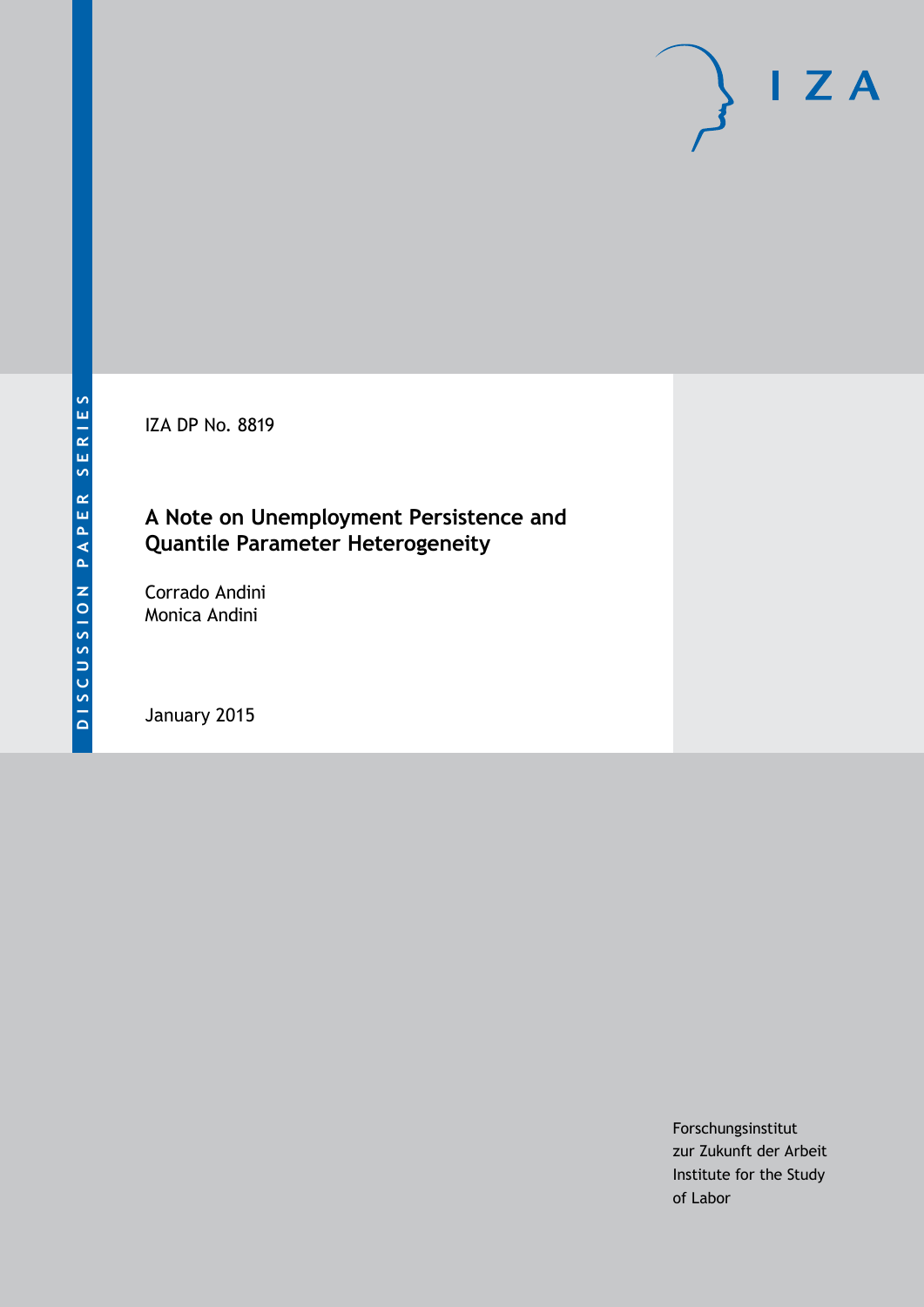# **A Note on Unemployment Persistence and Quantile Parameter Heterogeneity**

#### **Corrado Andini**

*Universidade da Madeira, CEEAplA and IZA*

#### **Monica Andini**

*Banca d'Italia*

Discussion Paper No. 8819 January 2015

IZA

P.O. Box 7240 53072 Bonn Germany

Phone: +49-228-3894-0 Fax: +49-228-3894-180 E-mail: [iza@iza.org](mailto:iza@iza.org)

Any opinions expressed here are those of the author(s) and not those of IZA. Research published in this series may include views on policy, but the institute itself takes no institutional policy positions. The IZA research network is committed to the IZA Guiding Principles of Research Integrity.

The Institute for the Study of Labor (IZA) in Bonn is a local and virtual international research center and a place of communication between science, politics and business. IZA is an independent nonprofit organization supported by Deutsche Post Foundation. The center is associated with the University of Bonn and offers a stimulating research environment through its international network, workshops and conferences, data service, project support, research visits and doctoral program. IZA engages in (i) original and internationally competitive research in all fields of labor economics, (ii) development of policy concepts, and (iii) dissemination of research results and concepts to the interested public.

<span id="page-1-0"></span>IZA Discussion Papers often represent preliminary work and are circulated to encourage discussion. Citation of such a paper should account for its provisional character. A revised version may be available directly from the author.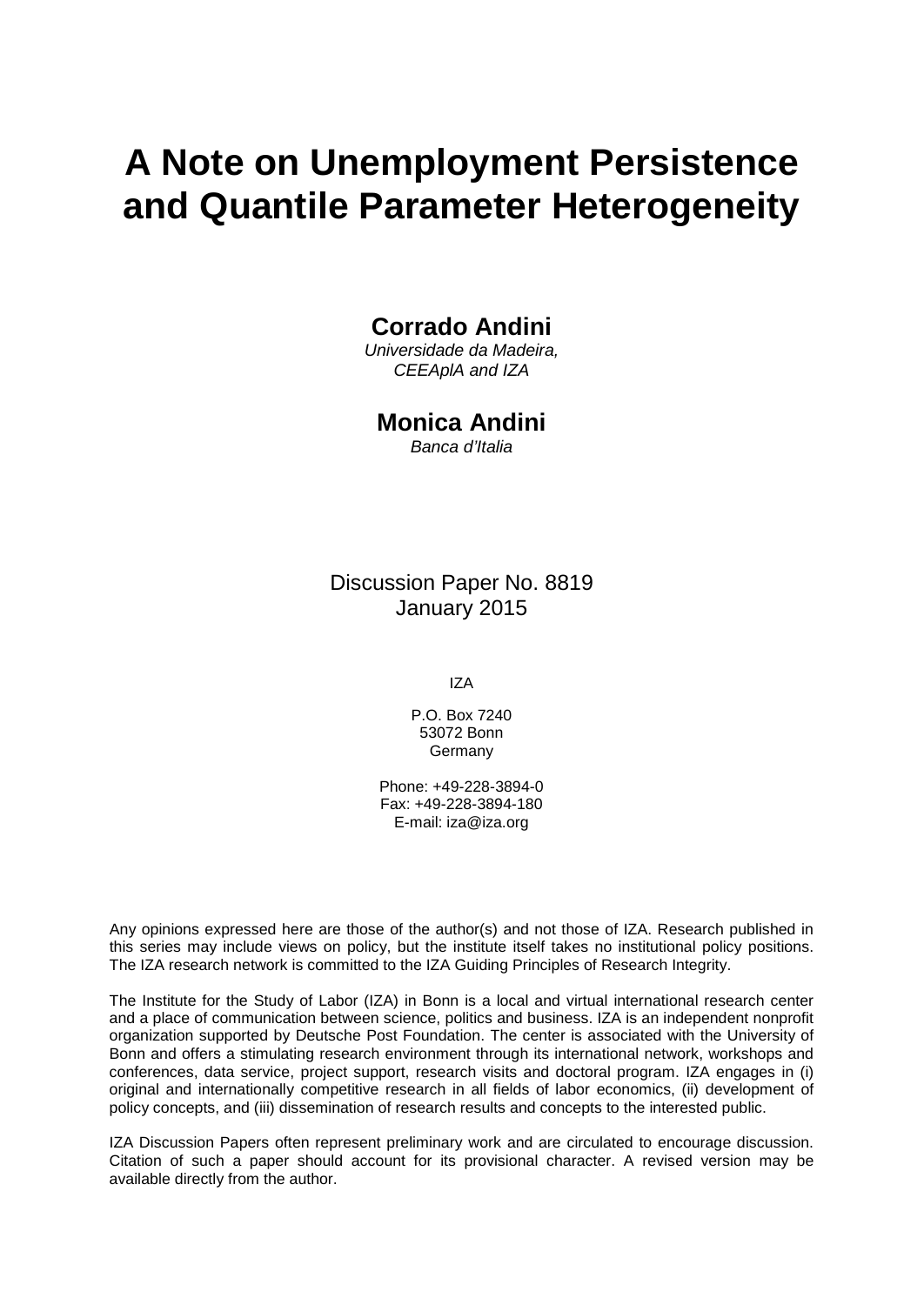IZA Discussion Paper No. 8819 January 2015

## **ABSTRACT**

## **A Note on Unemployment Persistence and Quantile Parameter Heterogeneity[\\*](#page-1-0)**

The standard approach to the estimation of unemployment persistence assumes that quantile parameter heterogeneity does not matter. Using panel quantile autoregression techniques on state-level data for the United States (1980-2010), we suggest that it does.

JEL Classification: C23, J64

Keywords: quantile regression, unemployment, dynamic models

Corresponding author:

Corrado Andini Universidade da Madeira Campus da Penteada 9000-390 Funchal Portugal E-mail: [andini@uma.pt](mailto:andini@uma.pt)

We would like to thank Ivan Canay for extremely useful comments on an earlier version of this manuscript. In addition, we are grateful to Gabriel Montes-Rojas for sharing a code in R used in his own work, which has helped us to understand some technical issues with the estimations performed in this paper. The views expressed in this paper do not necessarily reflect those of the institutions we are affiliated with.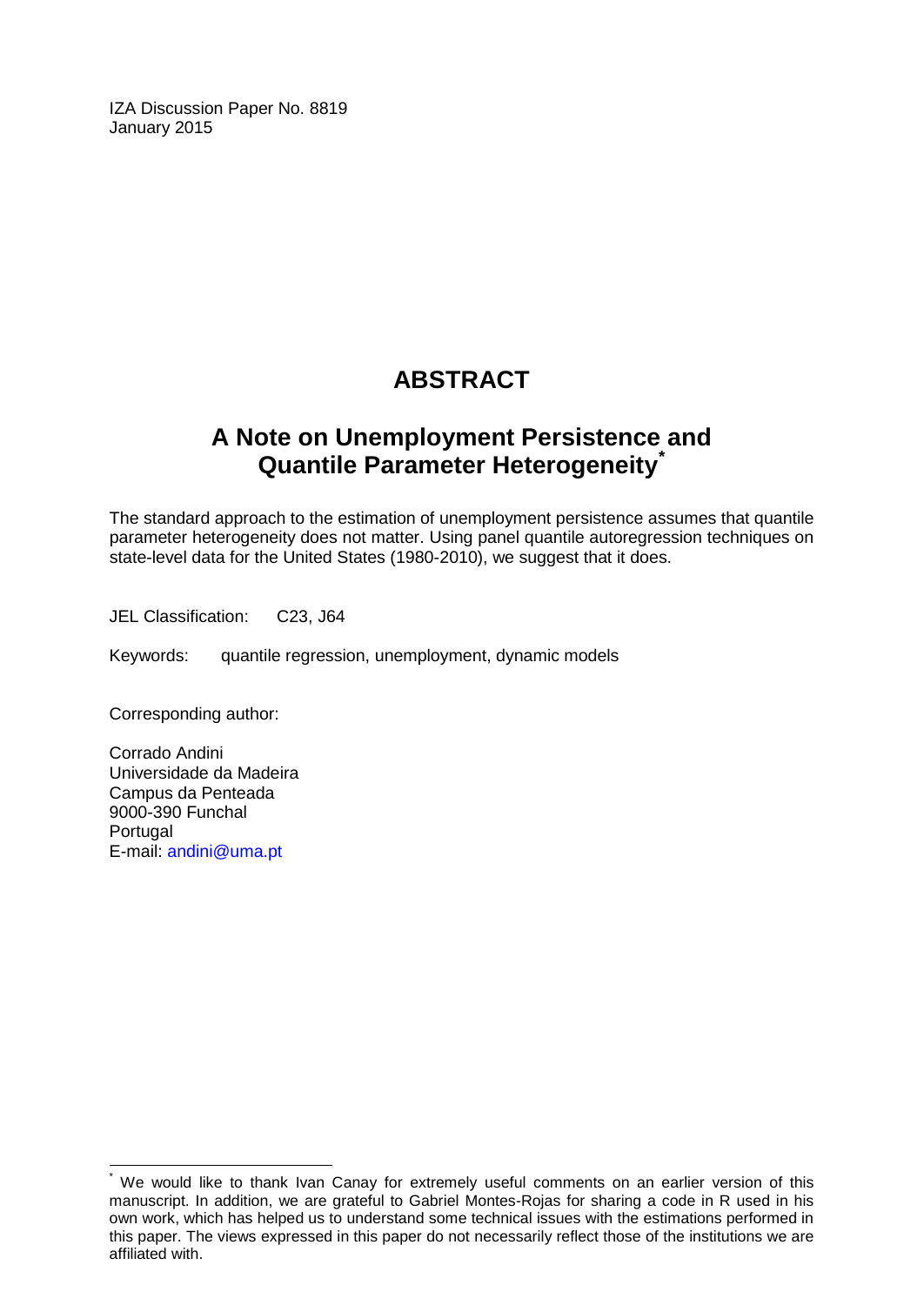### 1 Introduction

There is a vast literature, both theoretical and empirical, on unemployment persistence. The works by Blanchard and Summers (1986), Lindbeck and Snower (1987), Barro (1988), Alogoskoufis and Manning (1988), Mortensen (1989), Blanchard (1991), Elmeskov and MacFarlan (1993), Mitchell (1993), Greenwald and Stiglitz (1995), Jimeno and Bentolila (1998), León-Ledesma (2002), Ortigueira (2006), Romero-Ávila and Usabiaga (2007), Sephton (2009), Dromel et al. (2010) and Cheng et al. (2012) are just few examples.

Most of the debate has focused on the "natural rate" vs. "hysteresis" controversy regarding the dynamic behaviour of unemployment. Under the "natural rate" hypothesis, the unemployment rate tends to a long-run equilibrium and the speed of convergence depends on the degree of unemployment persistence. Under the "hysteresis" hypothesis, a long-run equilibrium cannot be defined and unemployment follows a purely random walk. In the first case, macroeconomic shocks do not have permanent effects on the level of unemployment, even though it may take time before their effects disappear. In the second case, they do have permanent effects. Despite the start of the debate dates several decades back, the current "state of the art" is characterized by the absence of a theoretical consensus and mixed empirical evidence. However, many authors tend to see European labour markets as more "sclerotic", meaning that the effects of macroeconomic shocks tend to last longer than in the United States.

One distinctive feature of the existing empirical literature is its initial focus on the estimation of the conditional mean unemployment persistence (Blanchard and Summers, 1986). Afterwards, the interest has moved towards the implementation of more and more sophisticated unit-root tests. Yet, the general setting has not changed: conditional mean regression.

In this paper, we will go back to the origins, tackling the issue of unemployment persistence from a completely new perspective. Indeed, we will argue that the existing empirical literature, by focusing on the conditional mean, has disregarded an important empirical issue: there may be a lot of heterogeneity behind a mean result (see Koenker and Hallock, 2001, p. 151). In particular, we will study whether unemployment persistence is subject to "quantile parameter heterogeneity", i.e. to what extent a particular result for the conditional mean is driven by something happening at specific quantiles of the conditional unemployment distribution.

As we shall see, our analysis suggests that unemployment persistence is, in fact, larger at the upper tail of the conditional unemployment distribution, and lower at the lower tail. Our evidence is based on a novel model of unemployment persistence and on a set of recently developed techniques for panel quantile autoregression due to Galvão (2011), Galvão and Montes-Rojas (2010) and Lin and Chu (2013).

The paper is structured as follows. Section 2 introduces a model for unemployment persistence where quantile parameter heterogeneity plays a role. Section 3 discusses the literature on panel quantile regression, from both static and dynamic perspectives. Section 4 presents the estimation results. Section 5 concludes.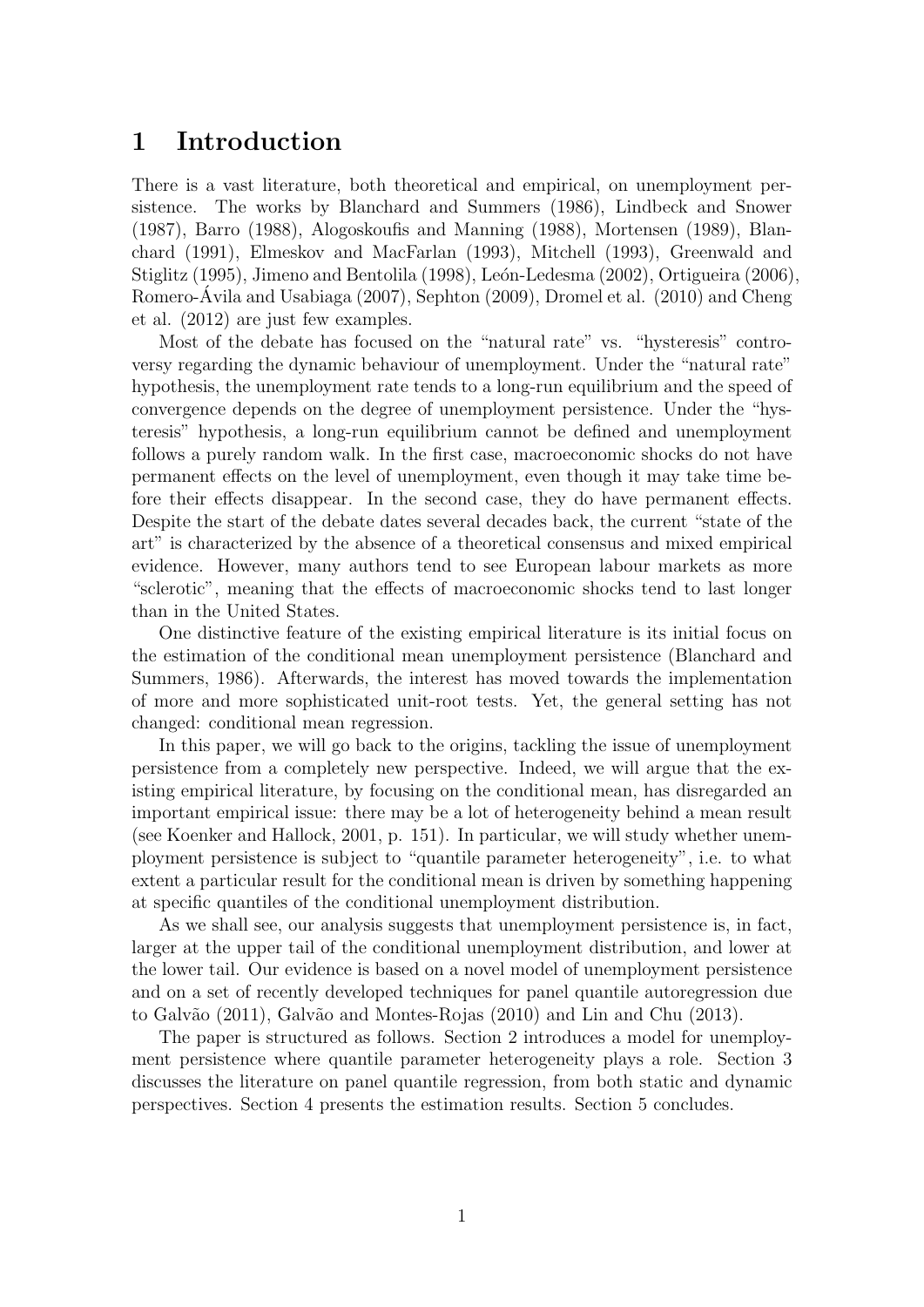#### 2 Model

In a famous contribution to the American Economic Review, mainly inspired by an earlier article due to Hall (1979), Barro (1988) has argued that the unemployment dynamics of a country can be modelled as follows:

$$
u_t = s + (1 - s - f) u_{t-1} + \xi_t
$$
\n(1)

where u is the unemployment rate,  $s \in [0,1]$  represents the job-separation rate,  $f \in [0, 1]$  is the job-finding rate and  $\xi$  is viewed as a country-level macroeconomic shock. Unemployment persistence is seen as equal to  $1-(s+f)$  where  $(s+f)$  is the gross turnover rate. The "natural" unemployment rate is thus given by  $s/(s+f)$ .

Despite it dates several decades back, model (1) is the basis for the Beveridge curve in the standard matching model by Mortensen and Pissarides (1994) and it has been used by many authors, even recently. An example is an interesting article by Barnichon (2012). Versions of model (1) with additional unemployment lags or a set of relevant covariates or a flexible error specification may fit the data better. For instance, Barro (1988) has elaborated on model (1), using an ARMA(1,1) specification with time-series data. Yet, model (1) is clearly not satisfactory when state-level panel data for the United States are used because state heterogeneity is not taken into account.

Our key argument is as follows. Suppose an economy is hit by a country-level macroeconomic shock and this shock is "well-behaved", i.e. it affects the unemployment rate in all states equally at the time it arrives. This shock may have different consequences in the years following the shock, depending on the specific characteristics of the local labour market. For instance, in response to the same adverse shock, unemployment may increase more in some states (or regions) than in other states of the same country. However, the standard approach assumes homogeneity of responses. There is a shift towards right in the location of the conditional unemployment distribution but its shape does not change.

In this paper, we suggest to do one step onwards with respect to the "state of the art" by showing that even a "well-behaved" country-level macroeconomic shock can affect the shape of the conditional unemployment distribution. To this end, we first need to remove some restrictive assumptions behind the Barro's model: i) constant job-flow coefficients, both across states and over time; and ii) constant labour force, both across states and over time.

Let U be the number of unemployed, E be the number of employed, and n the growth rate of the labour force. Since the variation of the number of unemployed in state *i* at time t is, by definition,  $\Delta U_{i,t} = s_{i,t} E_{i,t-1} - f_{i,t} U_{i,t-1}$ , then it is easy to show that a general model of unemployment-rate dynamics is a random-coefficient model of the following type:

$$
u_{i,t} = \frac{s_{i,t}}{1 + n_{i,t}} + \frac{1 - s_{i,t} - f_{i,t}}{1 + n_{i,t}} u_{i,t-1}
$$
 (2)

In this case, the "natural" unemployment rate in state i is given by  $s_i/(n_i+s_i+f_i)$ . The fixed-coefficient case is clearly a particular case of the random-coefficient case where state and time heterogeneity of job-flow rates and labour-force growth is not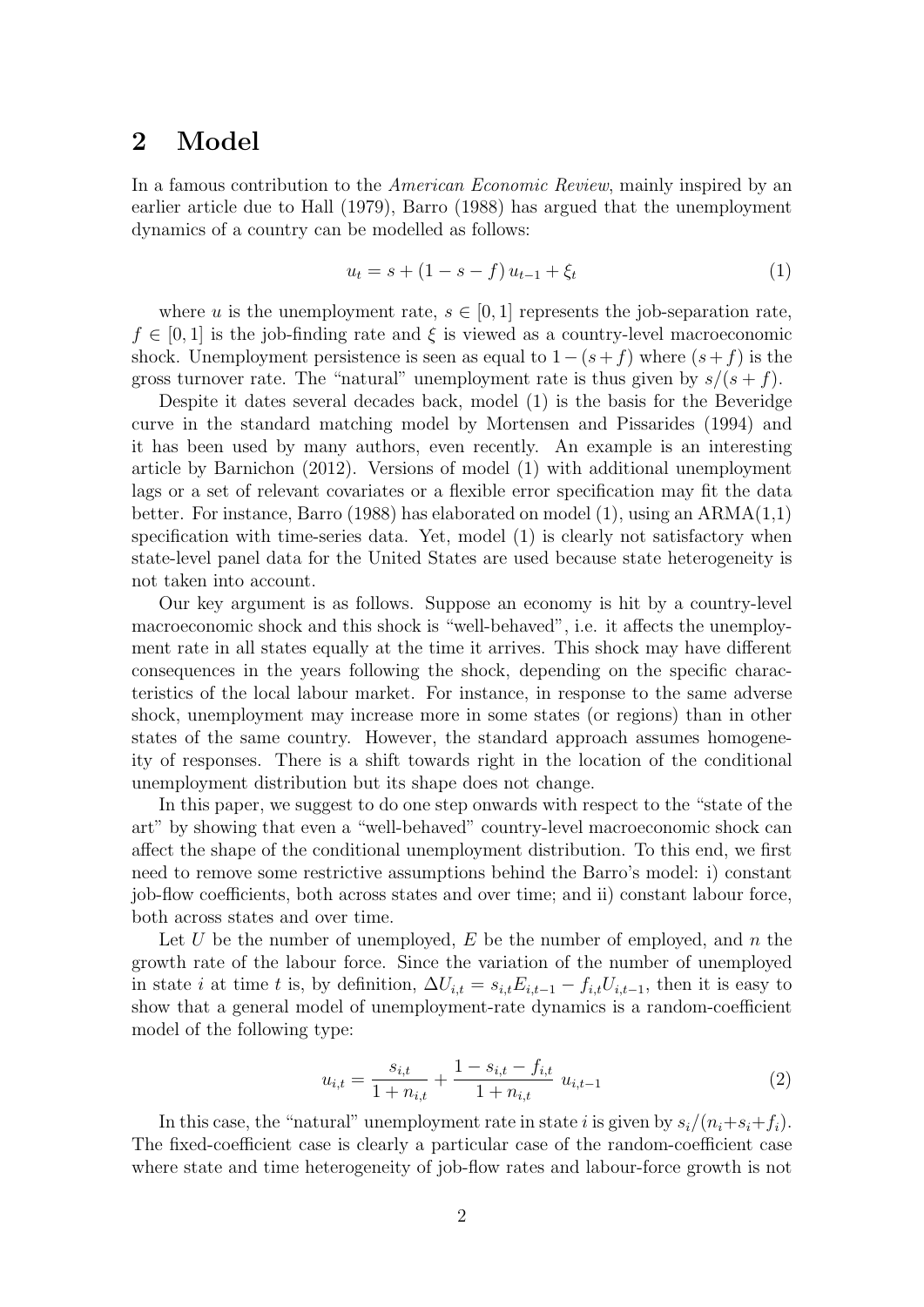allowed (the Barro's model further assumes the absence of labour-force growth). In contrast, this paper allows for heterogeneity. However, while there are already studies (Romero-Avila and Usabiaga, 2007; Sephton, 2009) which use mean regres- ´ sion techniques to deal with the heterogeneity of the model coefficients across states and over time, we innovate by looking at a different type of heterogeneity, which we refer to as quantile parameter heterogeneity. The latter is in place when the model coefficients vary along quantiles of the conditional unemployment distribution. Studying it allows to say something about the impact of a "well-behaved" country-level macroeconomic shock on within-states unemployment inequality.

Model (2) is the main insight behind our estimated quantile-regression model. In particular, it can be written as  $u_{i,t} = \rho_0(\Theta_{i,t}) + \rho_1(\Theta_{i,t})u_{i,t-1}$ . Under the assumption that  $\Theta_{i,t}|u_{i,t-1}$  is uniformly distributed between 0 and 1 and that  $\theta \to \rho_{0\theta} + \rho_{1\theta} u_{i,t-1}$  is strictly increasing and continuous in  $\theta$ , it follows, by construction, that  $\rho_{0\theta} + \rho_{1\theta} u_{i,t-1}$ is the  $\theta$ -quantile of  $u_{i,t}$  conditional on  $u_{i,t-1}$ , i.e.  $Q_{\theta}(u_{i,t}|u_{i,t-1}) = \rho_{0\theta} + \rho_{1\theta} u_{i,t-1}$  (see Chernozhukov and Hansen, 2008, p. 380).

The economic intuition behind  $\Theta_{i,t}$  is very simple. We build on individual wageschooling models where  $\Theta_{i,t}$  is usually interpreted as an individual unobserved ability index (see Chernozhukov and Hansen, 2006; Chernozhukov and Hansen, 2008; and Chernozhukov et al., 2007). In particular, using a state-level unemployment persistence model, we can interpret the latent random variable  $\Theta_{i,t}$  as a state unobserved labour-market matching efficiency index (i.e. ranging between 0 and 1) at a given time. For instance, if the number of matches in state  $i$  at time  $t$  is given by  $M_{i,t} = \Theta_{i,t} V_{i,t}^{\phi} U_{i,t}^{1-\phi}$  where V stands for vacancies, then the job-finding rate  $M_{i,t}$  $\frac{M_{i,t}}{U_{i,t}} = \Theta_{i,t}(\frac{V_{i,t}}{U_{i,t}})$  $\frac{V_{i,t}}{U_{i,t}}\rangle^{\phi}$  is a function of the matching efficiency index. If  $\Theta_{i,t} = 0$ , then the local labour market is completely inefficient and thus unable to produce job matches even in presence of vacancies and unemployed. If  $\Theta_{i,t} = 1$ , then the opposite case of a maximally efficient local labour market applies.

More generally, we interpret  $\Theta_{i,t}|u_{i,t-1}$  as reflecting unobserved characteristics of the local labour market (such as matching efficiency, intensity of labour productivity shocks, and intensity of job search), making the job-flow rates and labour-force growth higher or lower. Indeed, as suggested by Blanchard and Portugal (2001), the level of the unemployment rate may provide a misleading picture of the labour market. The same level of unemployment can be associated to very different labour markets in terms of job flows. Even if two states have the same unemployment rate at time  $t-1$ , they can still be pretty different in terms of unobserved characteristics of the labour market at time t and, thus, of observed job-flow rates. In a way, we provide an economic foundation for an earlier statistical model by Koenker and Xiao (2006) who also studied to what extent the U.S. unemployment persistence is subject to quantile parameter heterogeneity, using time-series data and finding evidence of asymmetric dynamics across quantiles. To the best of our knowledge, we are the first to study unemployment persistence using state-level panel data in a dynamic quantile-regression model.

Hence, the empirical analysis in the next section will be based on a model of the following type:

$$
u_{i,t} = \rho_{0\theta} + \rho_{1\theta} u_{i,t-1} + \xi_{\theta i,t}
$$
 (3)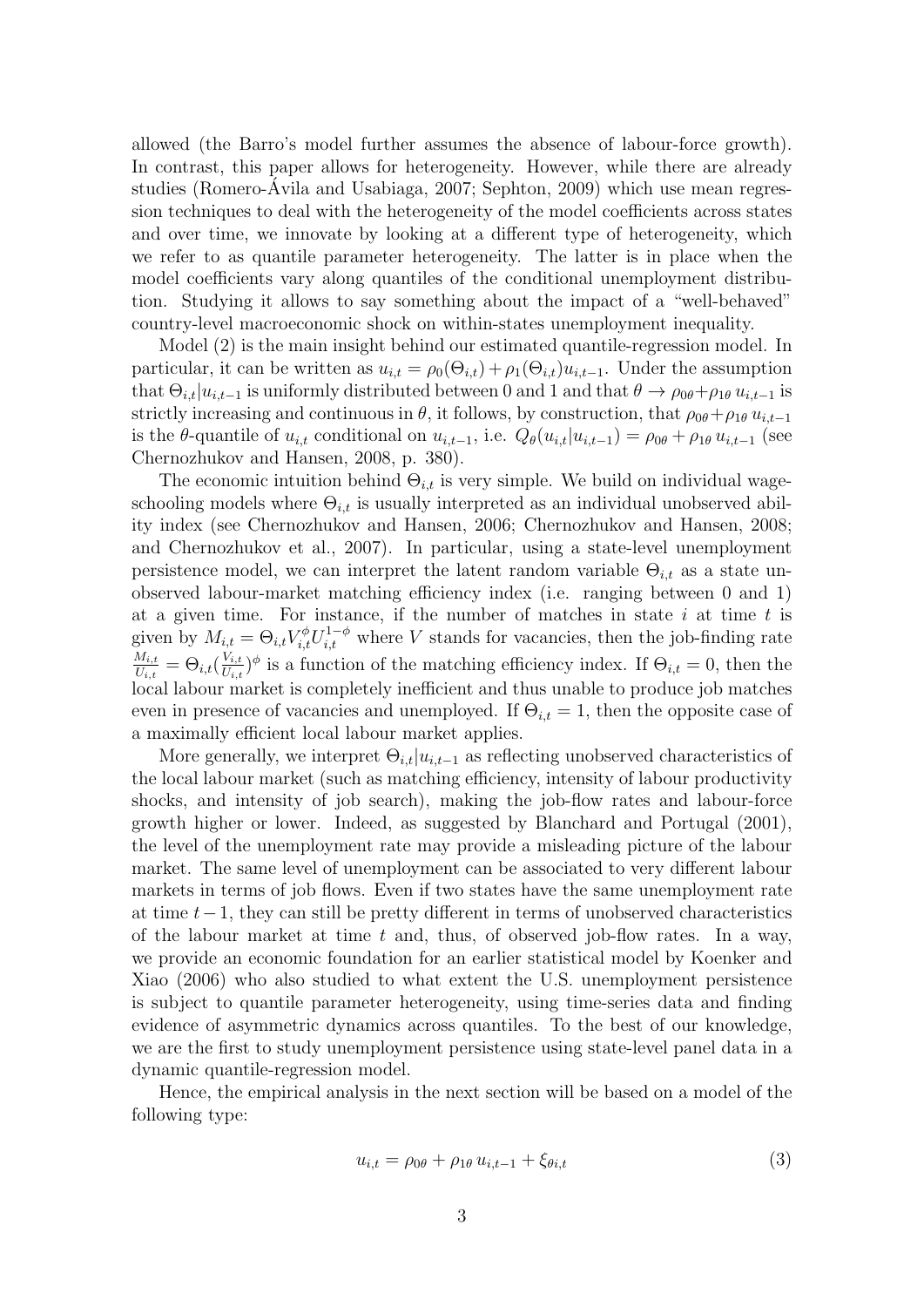In this model, the effect of  $\xi_{\theta i,t}$  on  $u_{i,t+j}$  is given by  $\rho_1^j$  $T_{1\theta}^j$ . The cumulative effect is given by  $1/(1 - \rho_{1\theta})$ . Therefore, if two states located in different quantiles receive the same shock at the same time, the response of the unemployment rate after  $j \geq 1$ years will be different in each state. It will be more pronounced where  $\rho_{1\theta}$  is bigger. As a matter of example, Figure 1 plots the response of the unemployment rate to a unit shock for two different levels of  $\rho_{1\theta}$  (0.8 and 0.4). This is one of the key points in our paper: in earlier literature, if two or more states located at different quantiles are hit by the same shock at the same time, the responses of the unemployment rate in each state after  $j$  years will be identical because persistence is assumed to be the same across quantiles. Of course, our model allows to investigate the consequences of a macroeconomic shock which is not "well-behaved". States located at different quantiles can be affected unequally at the time the shock arrives. As a consequence, the unemployment response in one state will be different from that in another state just because the initial shock was different. Clearly, the latter is not the point we want to stress here.

The focus of the estimation will be on the autoregressive coefficient  $\rho_{1\theta}$ . Intuitively, model (1) is a particular case of model (3) under quantile parameter homogeneity. Thus, every single assumption behind model (3) is implicitly behind model (1) too. The main difference is that model (3) allows for quantile parameter heterogeneity. Initially, we will assume that  $Q_{\theta}(\xi_{\theta i,t}|u_{i,t-1}) = 0$  for each  $\theta$  and, likewise model (1), that  $E(\xi_{i,t}|u_{i,t-1}) = 0$ . So, both the least squares estimator and the quantile-regression estimator by Koenker and Bassett (1978) are consistent. However, we will then make things more complicated by introducing fixed effects to take into account potential differences in state "natural" unemployment rates, when they exist.

One implication of a quantile-regression approach is that, if the model coefficients are functions of  $\theta$ , then there are multiple possible answers to the "natural rate" vs. "hysteresis" debate, depending on the level of  $\theta$ .

#### 3 Empirical approach

The quantile-regression approach originally proposed by Koenker and Bassett (1978) is nowadays very popular in applied economics. It allows us to characterize the effect of a covariate along quantiles of the conditional distribution of the dependent variable. Despite typically used in micro-level studies, such as individual wageschooling models, quantile regression is increasingly becoming a working tool for the macroeconomist as well. A recent example is an article by Andini and Andini (2014).

Over the last ten years, the advantages of quantile regression have been combined with those of time-series and panel data. Indeed, Koenker and Xiao (2006) have investigated the properties of a time-series quantile autoregressive model, while Koenker (2004) has introduced an estimator for static quantile-regression models with fixed effects conceived as pure location shifters. His approach involves the exogenous choice of a penalty parameter. However, building on Koenker's (2004) original article, Lamarche (2010) has proposed a method to endogenously choose the penalty parameter under the additional assumption that fixed effects and covariates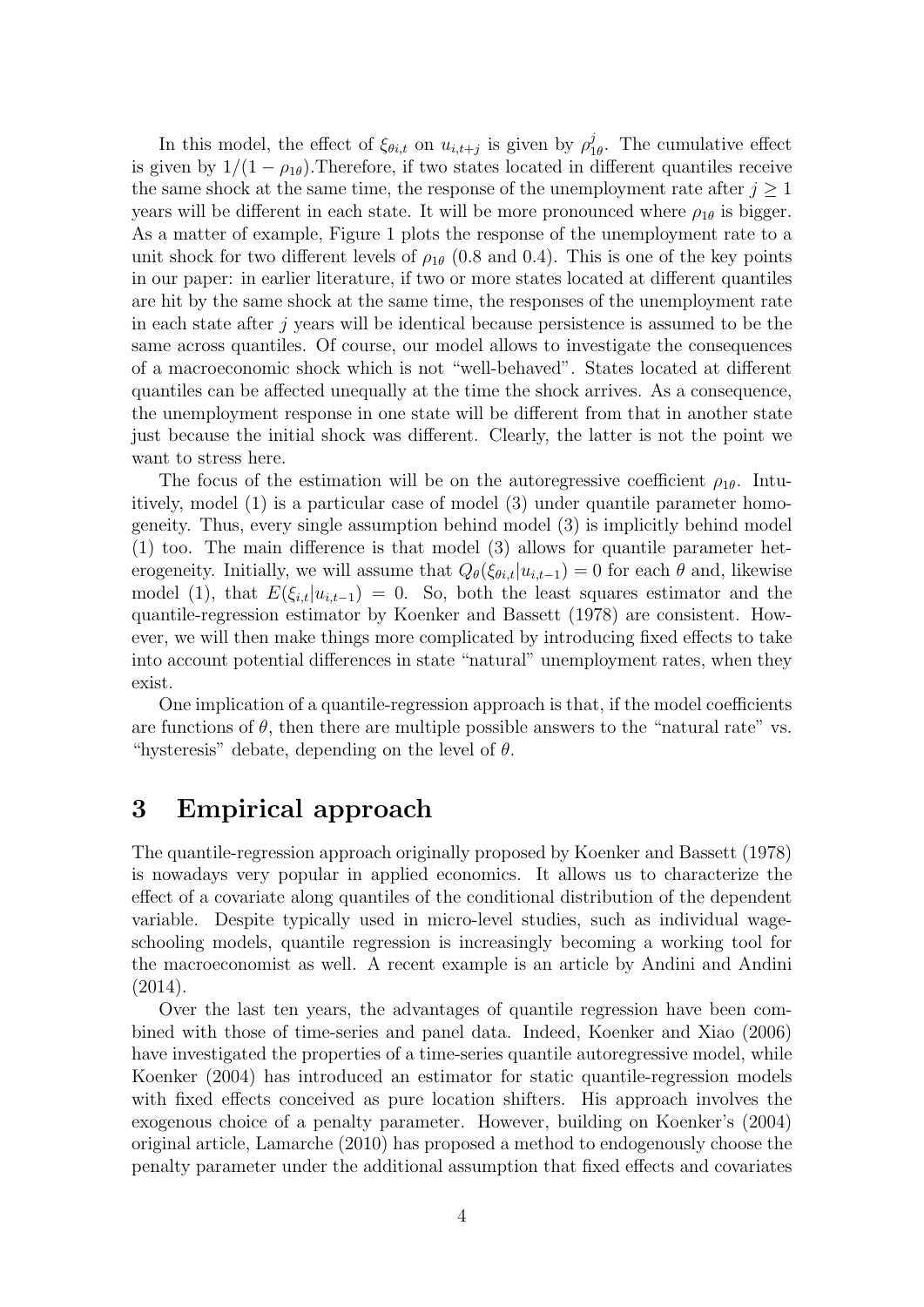are independent.

More recently, Canay (2011) has suggested a different approach to static paneldata quantile regression which does not rely on the independence assumption used by Lamarche (2010). In addition, Canay's method does not imply the choice of a penalty parameter. Finally, the estimator proposed by Canay (2011) is consistent when both  $T$  and  $N$  tend to infinity, while the estimators proposed by Koenker (2004) and Lamarche (2010) rely on the additional assumption that  $N^a/T$  goes to zero for some  $a > 0$ . In a recent article, Rosen (2012) has proposed an estimator which is consistent for fixed T.

A further step onwards in the literature has occurred with the treatment of endogeneity in quantile-regression models. In this specific field, pioneering articles by Arias et al. (2001), Lee (2007) and Chernozhukov and Hansen (2006; 2008) have been followed by other important contributions. In particular, Harding and Lamarche (2009) have extended the approach by Chernozhukov and Hansen (2006; 2008), suggesting a quantile-regression estimator for a static panel-data model with endogenous covariates where fixed effects are indexed by quantiles. In addition, Galvão and Montes-Rojas (2009) have proposed an alternative to Harding and Lamarche (2009) for a model where the fixed effects are pure location shifters.

Further exploiting the ideas of Chernozhukov and Hansen (2006; 2008) and Koenker and Xiao (2006), Galvão (2011) has proposed an estimator for the case of a quantile autoregression with quantile-independent fixed effects. In particular, Galvão (2011) has shown two things. First, we should not use the estimator by Koenker (2004) in a dynamic quantile-regression model with non-penalized locationshifting fixed effects because this estimator suffers from the same type of small-T sample bias as the within-estimator in a mean regression framework. Second, we can use instrumental variables, in the same fashion as Anderson and Hsiao (1981), and the Chernozhukov-Hansen's estimator to obtain better estimates in small- $T$  samples.

An alternative to Galvão (2011) has been suggested by Lin and Chu (2013) who have developed a fitted-value approach. This is a classical two-step estimator. In the first step, the lagged variable is regressed against instruments using the least squares estimator, and the predicted value is obtained. In the second step, the lagged variable is replaced by the predicted value, and the estimator of Koenker (2004) is used. The authors do not provide indications about the choice of the penalty parameter. However, using Monte Carlo simulation and focusing on the median autoregressive coefficient, Lin (2012) has shown that the fitted-value approach is less finite-sample biased than the approach by Galvão (2011) when the penalty parameter is set equal to unity.

A further alternative to Galvão (2011) has been proposed by Galvão and Montes-Rojas (2010) who have shown that a penalized approach reduces the dynamic bias of the estimator by Koenker (2004) and increases efficiency. The implication is that there is no need to use instrumental variables in quantile autoregressive models with location-shifting fixed effects when a penalized approach is used. In short, the appropriate choice of the penalty parameter, based on a Bayesian information criterion, allows us to use the static-model estimator by Koenker (2004) even in dynamic models. This approach is particularly useful when the autoregressive coefficient is close to unity because, in this case, instruments based on lags tend to perform poorly in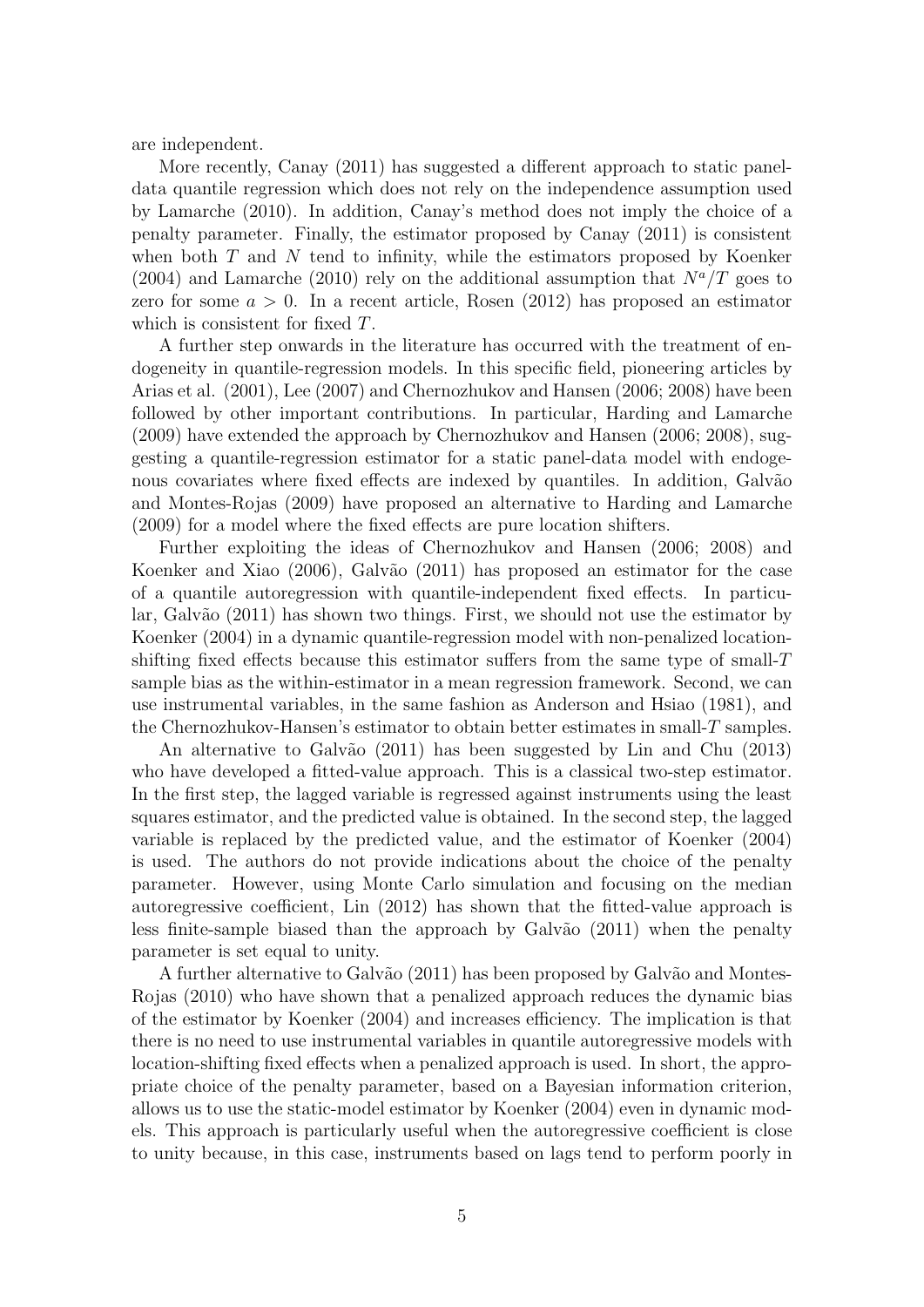dynamic quantile regression models with fixed effects (Galv˜ao and Montes-Rojas, 2010), likewise the mean regression case.

Next section will use all the existing approaches to the estimation of a quantile autoregressive model with location-shifting fixed effects. All the estimators considered are consistent in large-T samples.

#### 4 Estimation results

The evidence proposed in this section is based on unemployment data taken from the U.S. Bureau of Labor Statistics. The dataset contains annual observations on 51 U.S. states for the period of 1980-2010. Since our dataset covers 30 years, potential biases arising from short-T panels are likely to be small.

To begin with, we present an estimate of the conditional average unemployment persistence in the United States, based on pooled state-level panel data. To be precise, we estimate model (1) using the ordinary least squares estimator. A similar exercise has been performed in a seminal article by Blanchard and Summer (1986) using time-series data from 1892 to 1985. In particular, we find that the least squares estimate of the conditional mean unemployment persistence in model (1) is 0.905 (with a 0.015 robust standard error). This perfectly matches the one proposed by Blanchard and Summers (1986).

Is the above mean result driven by something happening at specific quantiles? Table 1 provides estimates for model (3) which answer this question. The standard Koenker-Bassett's estimator is applied. A similar exercise has been performed by Koenker and Xiao (2006) using time-series data. Yet, their results are not comparable to ours because they use a higher order autoregressive model, which is more flexible from a statistical point of view but less appealing from en economictheory perspective (note that model (2) holds exactly). With pooled panel data, the estimates show that the Blanchard-Summers's result for the conditional average persistence is basically driven by the upper tail of the conditional unemployment distribution, where the autoregressive coefficient is close to unity.

To go one step further, Table 2 provides the estimation results for model (3) using the estimator by Koenker (2004) which takes fixed effects into account. In particular, it is assumed that fixed effects are location shifters, i.e.  $\xi_{\theta i,t} = \alpha_i + \zeta_{\theta i,t}$ where  $\alpha_i$  is a vector of state-specific unemployment rates (independent of  $\theta$ ). In order to provide a complete picture, we use a wide range of values for the penalty parameter  $\lambda$ , from 0.[1](#page-8-0) to 13.<sup>1</sup> As the penalty parameter increases, the fixed effects are forced to converge towards a common value. Hence, the autoregressive coefficient estimates are biased towards pooled estimates, not controlling for fixed effects. In contrast, when the penalty parameter decreases, the role played by the fixed effects increases.

One key finding in Table 2 is that unemployment persistence increases along quantiles of the conditional unemployment distribution, regardless of the penalty

<span id="page-8-0"></span><sup>&</sup>lt;sup>1</sup>Note that Galvão and Montes-Rojas (2010) apply the estimator by Koenker (2004) to a dynamic model with  $\lambda > 0$  chosen by means of a Bayesian information criterion. Here, rather than choosing a single penalty, we find more informative to explore a wide range of values for the penalty parameter.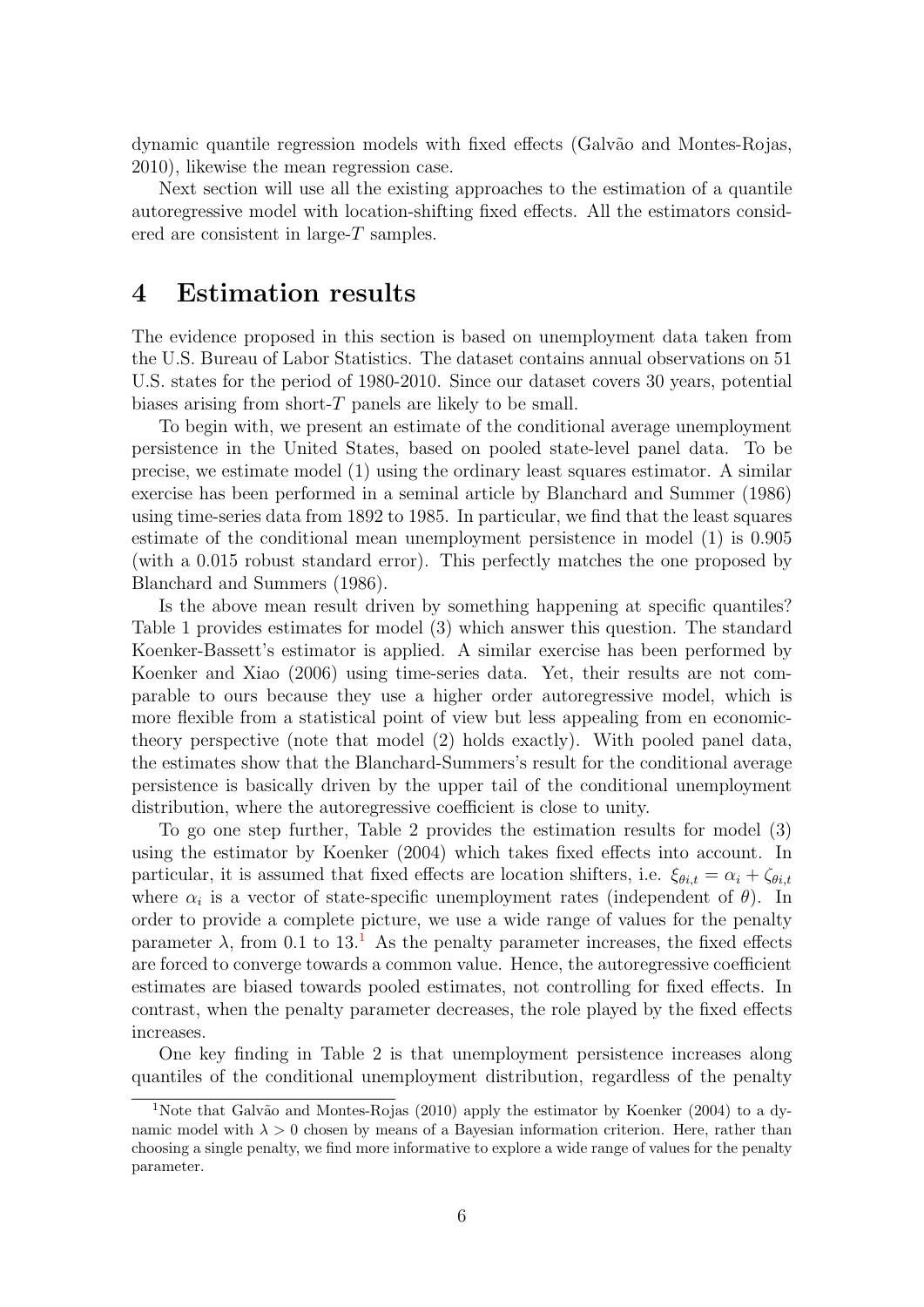used. As expected, the Koenker's estimates in Table 2 are biased towards the pooled Koenker-Bassett's estimates in Table 1 when the penalty parameter increases.

Another key result is that disregarding fixed effects, as in Table 1, seems to imply an overestimation of the autoregressive coefficient along quantiles of the conditional unemployment distribution. The amount of the upward bias of Table 1's estimates relative to Table 2's estimates with  $\lambda = 0.1$  is measured by the "bias relative to K" in Table 1.

For comparison, Table 3 provides the estimation results for model (3) with  $\xi_{\theta i,t} =$  $\alpha_i + \zeta_{\theta i,t}$  using the fitted-value approach by Lin and Chu (2013). As instrument for  $u_{i,t-1}$  in the first stage, we use  $\Delta u_{i,t-2}$ . We basically follow the practice of using lagged first-differences as instruments for variables in levels (Blundell and Bond, 1998). The model is just-identified, and the least squares regression of  $u_{i,t-1}$  on  $\Delta u_{i,t-2}$  (and constant term) provides a coefficient equal to 0.904 with standard error of 0.056 and p-value equal to 0.000. In the second stage, we use the estimator of Koenker (2004) with a penalty parameter set equal to unity.

As usual with an instrumental-variable approach, the results in Table 3 show that the estimates are more imprecise. For instance, the autoregressive coefficient at the 75th quantile is estimated from a minimum of 0.604 to a maximum of 1.029. However, the key finding is that, again, unemployment persistence is heterogeneous along quantiles of the conditional unemployment distribution. And, again, disregarding the fixed effects, as in Table 1, seems to imply an overestimation of the autoregressive coefficient along quantiles of the conditional unemployment distribution. The exact amount of the upward bias is indicated as the "bias relative to LC" in Table 1.

For further comparison, Table 4 applies Galvão's (2011) estimator to model (3) with  $\xi_{\theta i,t} = \alpha_i + \zeta_{\theta i,t}$ . Again, we use  $\Delta u_{i,t-2}$  as instrument for  $u_{i,t-1}$ . The estimates are less imprecise than those based on the Lin-Chu's estimator. The key finding of quantile parameter heterogeneity is confirmed. In addition, the estimation bias due to disregarding fixed effects is also found. The latter is reported as the "bias relative to G" in Table 1. Galvão's estimates are our preferred estimates because they do not impose any shrinkage on fixed effects.

In sum, the evidence presented in this section is consistent with the hypothesis of "hysteresis" at the upper tail of the conditional unemployment distribution, and with the "natural rate" hypothesis at the lower tail. Future research using specific unit-root tests for the upper quantiles may shed new light on this point. As a final note, it is worth stressing that allowing for the presence of year effects does not substantially change the evidence based on model (3) with fixed effects only.

#### 5 Conclusions

This paper contributes to the ongoing research on unemployment dynamics with two novel empirical findings. First, we find that unemployment persistence increases along the conditional unemployment distribution. States in better economic conditions (those located at the lower tail) exhibit lower persistence rates. Second, we find that disregarding fixed effects implies an overestimation of unemployment persistence along the conditional unemployment distribution.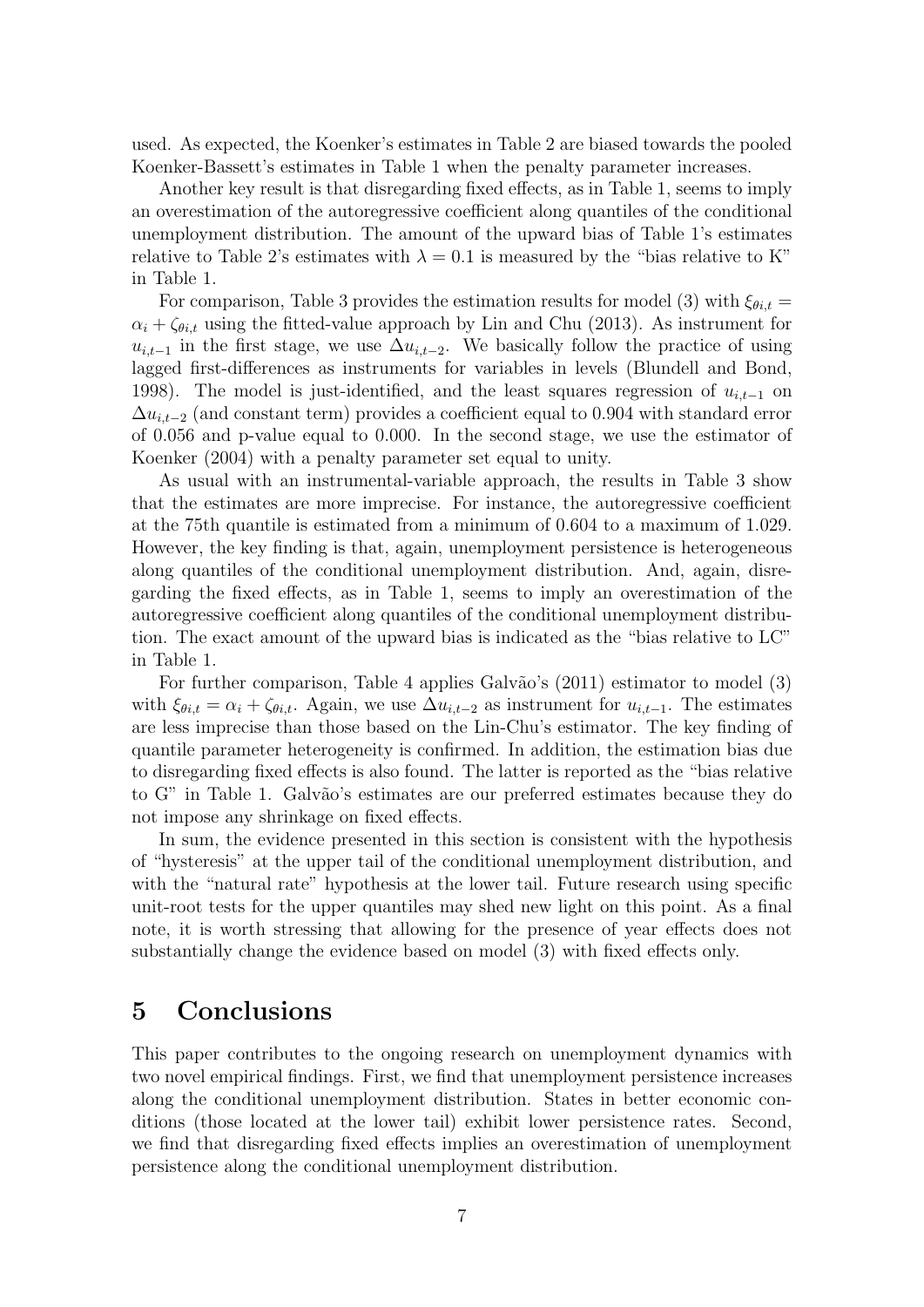The first result is important because it shows that previous research focusing on the conditional mean persistence in the United States does non capture the whole picture: unemployment persistence is subject to quantile parameter heterogeneity. The result for the mean of the conditional unemployment distribution is actually driven by the upper quantiles.

The second result is important because it shows that panel quantile autoregression techniques are actually needed when dealing with unemployment persistence.

From a policy perspective, our findings suggest two things. First, "hysteresis" and "natural rate" can co-exist in the same country. Whether a shock has permanent effects or not, it depends on the position of a state (or region) along the conditional unemployment distribution at the time of the shock. In particular, we find the intuitive result that states located at the lower tail (i.e. in a better economic situation) absorb its effects faster than those at the upper tail. Second, a negative "well-behaved" country-level macroeconomic shock affects not only the mean but also the shape of the conditional unemployment distribution. It increases both the mean and the dispersion. The welcome news is that the reverse holds too. A positive "well-behaved" country-level shock reduces within-states unemployment inequality. Hence, a federal-level policy may be suitable to deal with inequality among states. State-specific policies are not necessarily needed, although they still might help.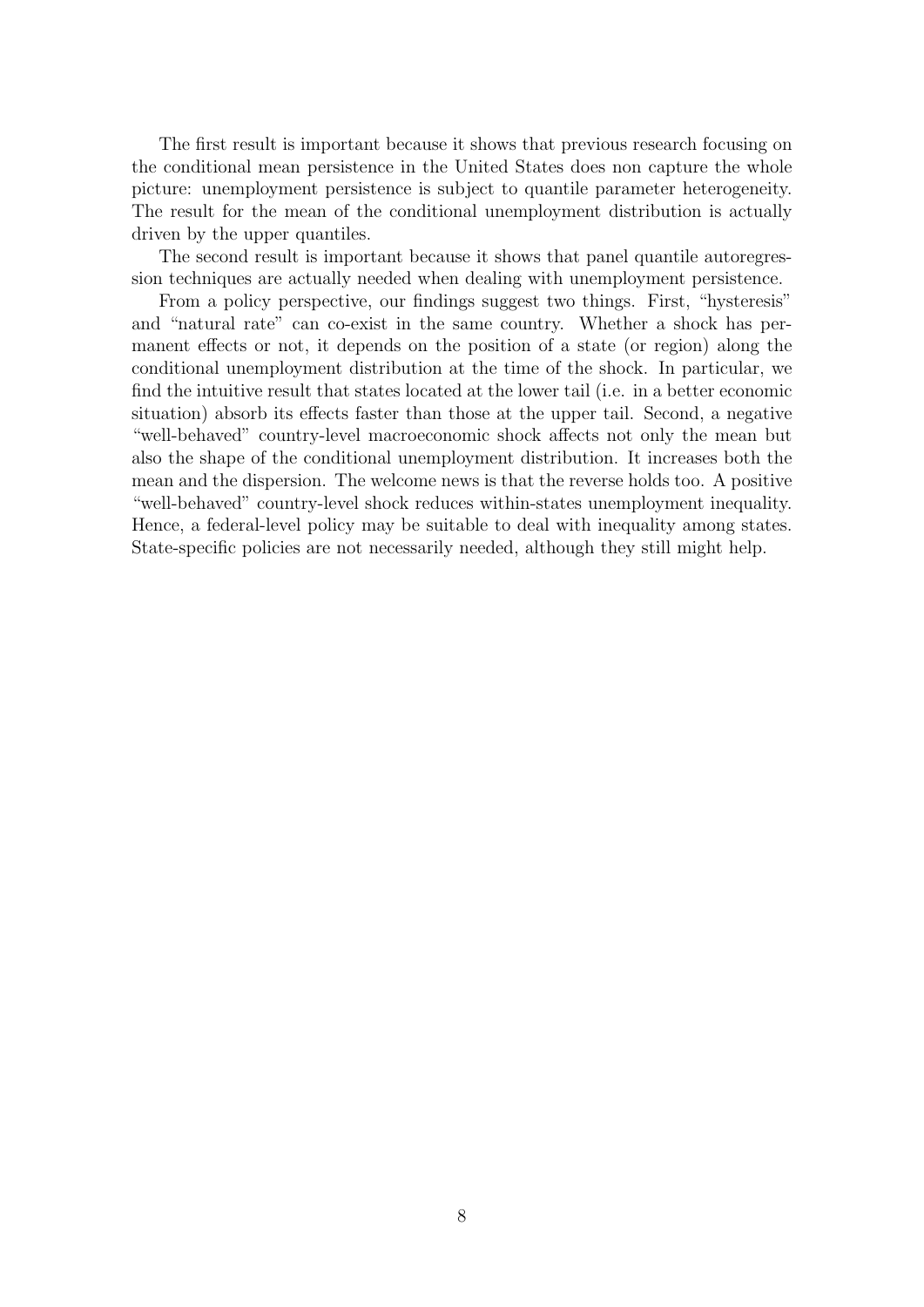## References

Alogoskoufis, G., Manning, A. (1988) "Wage setting and unemployment persistence in Europe, Japan and the USA". European Economic Review, 32(2-3): 698-706.

Anderson, T.W., Hsiao, C. (1981) "Estimation of dynamic models with error components". Journal of the American Statistical Association, 76(375): 598-606.

Andini, M., Andini, C. (2014) "Finance, growth and quantile parameter heterogeneity". Journal of Macroeconomics, 40: 308-322.

Arias, O., Hallock, K.F., Sosa-Escudero, W. (2001) "Individual heterogeneity in the returns to schooling: instrumental variables quantile regression using twins data". Empirical Economics, 26(1): 7-40.

Barnichon, R (2012) "Vacancy posting, job separation and unemployment fluctuations". Journal of Economic Dynamics and Control, 36(3): 315-330.

Barro, R. (1988) "The persistence of unemployment". American Economic Review, 78(2): 32-37.

Blanchard, O. (1991) "Wage bargaining and unemployment persistence". Journal of Money, Credit, and Banking, 23(3): 277-292.

Blanchard, O., Portugal, P. (2001) "What hides behind an unemployment rate: comparing Portuguese and U.S. labor markets". American Economic Review, 91(1): 187-207.

Blanchard, O., Summers, L. (1986) "Hysteresis and the European unemployment problem". In: Fischer, S. (ed.) NBER Macroeconomics Annual 1986, vol. 1, Cambridge MA: National Bureau of Economic Research.

Blundell, R.W., Bond, S.R. (1998) "Initial conditions and moment restrictions in dynamic panel data models". Journal of Econometrics, 87(1): 115-143.

Canay, I. (2011) "A simple approach to quantile regression for panel data". The Econometrics Journal, 14(3): 368-386.

Cheng, K. M., Durmaz, N., Kim, H., Stern, M. (2012) "Hysteresis vs. natural rate of US unemployment". Economic Modelling, 29(2): 428-434.

Chernozhukov, V., Hansen, C. (2006) "Instrumental quantile regression inference for structural and treatment effect models". Journal of Econometrics, 123(2): 491- 525.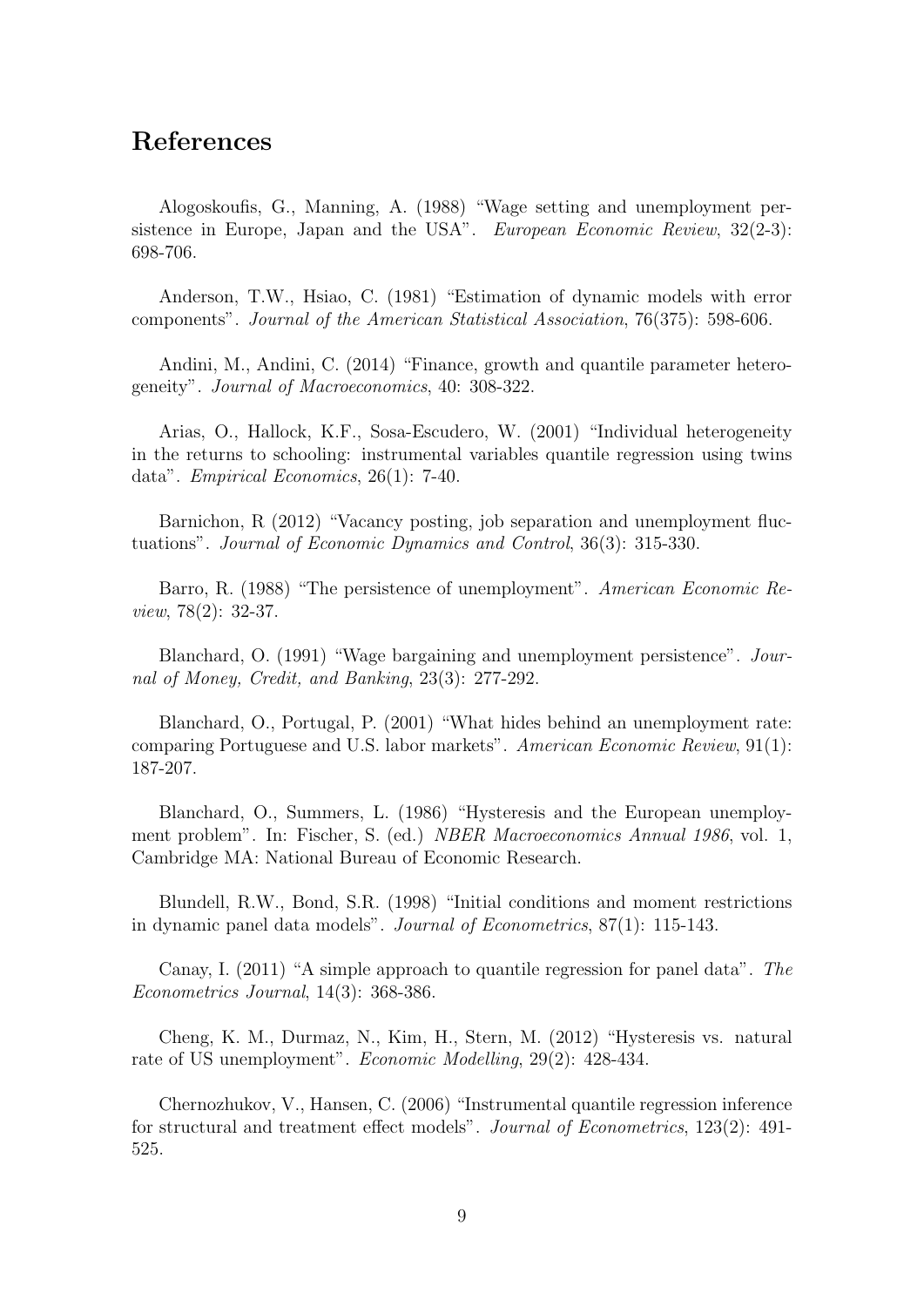Chernozhukov, V., Hansen, C. (2008) "Instrumental variable quantile regression: a robust inference approach". Journal of Econometrics, 142(1): 379-398.

Chernozhukov, V., Hansen, C., Jansson, M. (2007). "Inference approaches for instrumental variable quantile regression". Economics Letters, 95(2): 272-277.

Dromel, N.L., Kolakez, E., Lehmann, E. (2010) "Credit constraints and the persistence of unemployment". Labour Economics, 17(5): 823-834.

Elmeskov, J., MacFarlan, M. (1993) "Unemployment persistence". OECD Economic Studies, 21: 59-88.

Galvão, A.F. (2011) "Quantile regression for dynamic panel data with fixed effects". Journal of Econometrics, 164(1): 142-157.

Galvão, A.F, Montes-Rojas, G.V. (2009) "Instrumental variables quantile regression for panel data with measurement errors". Discussion paper n. 09/06, Department of Economics, City University London.

Galvão, A.F, Montes-Rojas, G.V. (2010) "Penalized quantile regression for dynamic panel data". Journal of Statistical Planning and Inference, 140(11): 3476-3497.

Greenwald, B., Stiglitz, J. (1995) "Labor-market adjustments and the persistence of unemployment". American Economic Review, 85(2): 219-225.

Hall, R. (1979) "A theory of the natural unemployment rate and the duration of employment". Journal of Monetary Economics, 5(2): 153-169.

Harding, M., Lamarche, C. (2009) "A quantile regression approach for estimating panel data models using instrumental variables". Economics Letters, 104(3): 133- 135.

Koenker, R. (2004) "Quantile regression for longitudinal data". Journal of Multivariate Analysis, 91(1): 74-89.

Koenker, R., Bassett, G. (1978) "Regression quantiles". Econometrica, 46(1): 33-50.

Koenker, R., Hallock, K.F. (2001) "Quantile regression". Journal of Economic Perspectives, 15(4): 143-156.

Koenker, R., Xiao, Z. (2006) "Quantile autoregression". Journal of the American Statistical Association, 101(475): 980-990.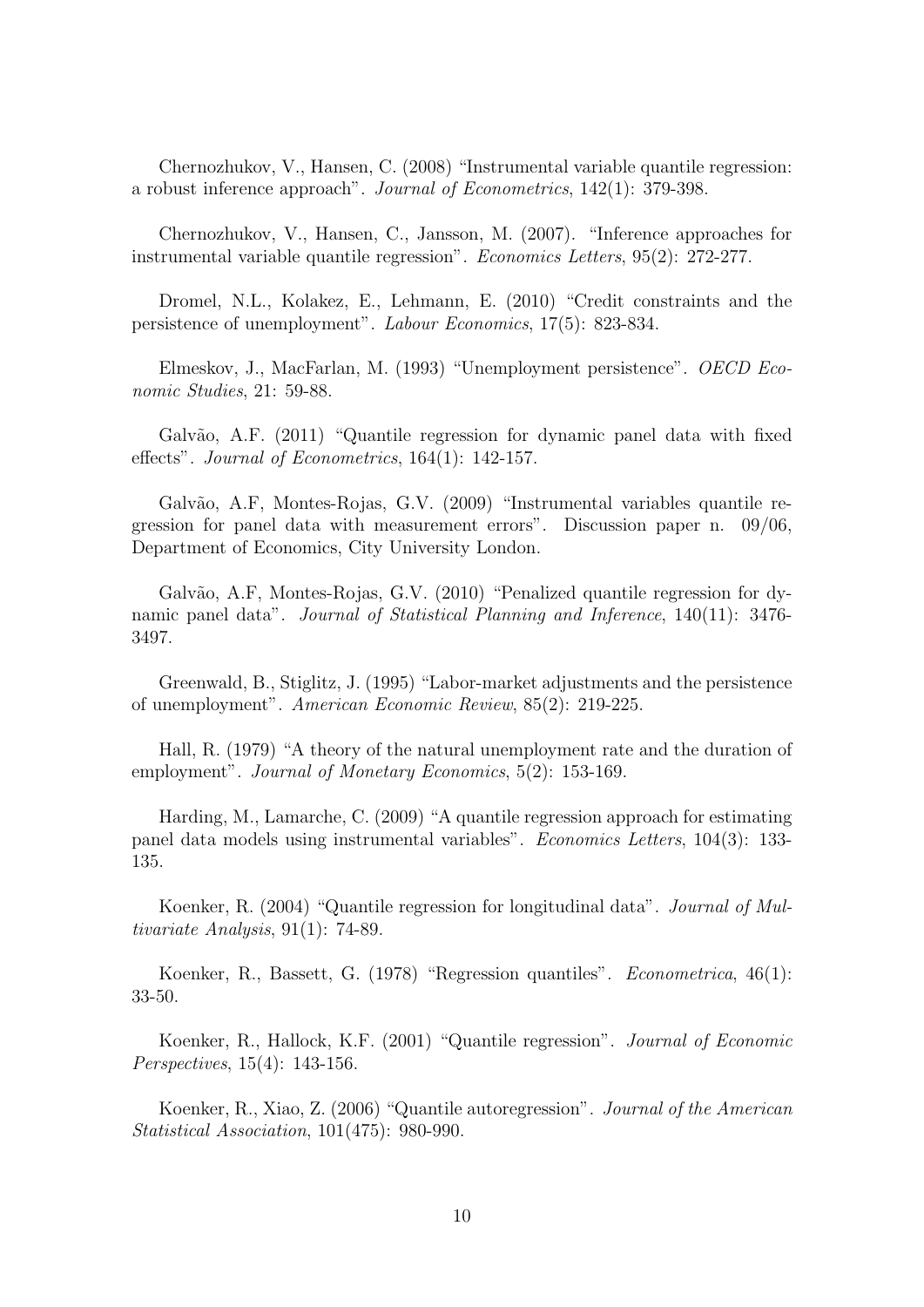Jimeno, J.F., Bentolila, S. (1998) "Regional unemployment persistence (Spain, 1976-1994)". Labour Economics, 5(1): 25-51.

Lamarche, C. (2010) "Robust penalized quantile regression estimation for panel data". Journal of Econometrics, 157(2): 396-408.

Lee, S. (2007) "Endogeneity in quantile regression models: a control function approach". Journal of Econometrics, 141(2): 1131-1158.

León-Ledesma, M. (2002) "Unemployment hysteresis in the US states and the EU: A panel approach". Bulletin of Economic Research, 54(2): 95-103.

Lin, H.Y. (2012) "Dynamic panel quantile regression". Mimeo.

Lin, H.Y., Chu, H.P. (2013) "Are fiscal deficits inflationary?". Journal of International Money and Finance, 32: 214-233.

Lindbeck, A., Snower, D. (1987) "Union activity, unemployment persistence and wage-employment ratchets". European Economic Review, 31(1/2): 157-167.

Mitchell, W.F. (1993) "Testing for unit roots and persistence in OECD unemployment rates". Applied Economics, 25(12): 1489-1501.

Mortensen, D. (1989) "The persistence and indeterminacy of unemployment in search equilibrium". Scandinavian Journal of Economics, 91(2): 347-370.

Mortensen, D. Pissadires, C. (1994) "Job creation and job destruction in the theory of unemployment". Review of Economic Studies, 61(3): 397-415.

Ortigueira, S. (2006) "Skills, search and the persistence of high unemployment". Journal of Monetary Economics, 53(8): 2165-2178.

Romero-Avila, D., Usabiaga, C. (2007) "Unit root tests, persistence, and the ´ unemployment rate of the U.S. states". Southern Economic Journal, 73(3): 698- 716.

Rosen, A.M. (2012) "Set identification via quantile restrictions in short panels". Journal of Econometrics, 166(1): 127-137.

Sephton, P.S. (2009) "Persistence in U.S. state unemployment rates". Southern Economic Journal, 76(2): 458-466.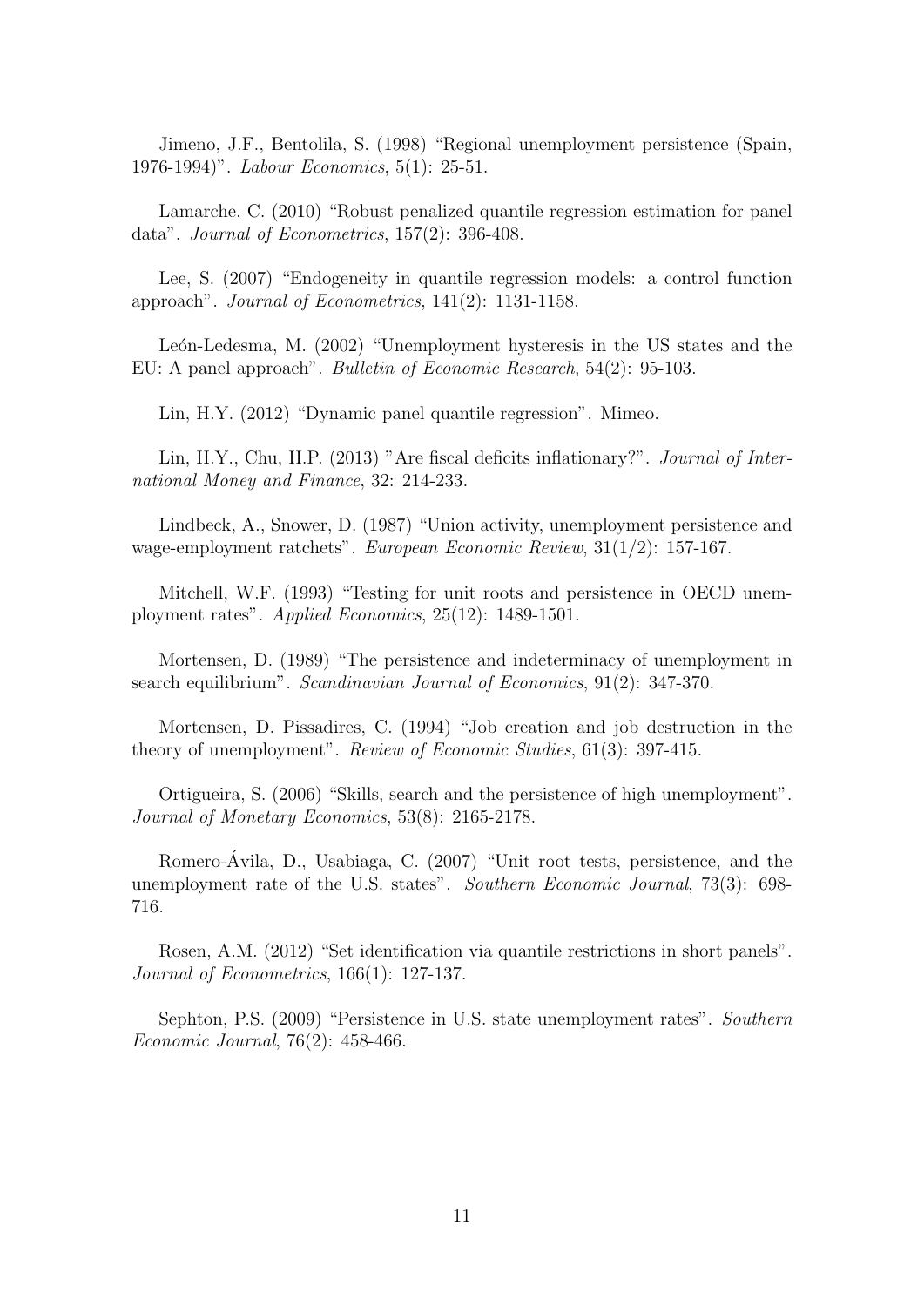|                     | O25     | O50     | 075     |
|---------------------|---------|---------|---------|
| Persistence         | 0.846   | 0.909   | 0.971   |
|                     | (0.015) | (0.014) | (0.024) |
| Gross turnover      | 0.154   | 0.091   | 0.029   |
| Bias relative to K  | 0.040   | 0.033   | 0.030   |
| Bias relative to LC | 0.094   | 0.127   | 0.124   |
| Bias relative to G  | 0.166   | 0.139   | 0.046   |

#### **Table 1. Quantile autoregression without fixed effects Koenker and Bassett's (1978) estimator**

*Notes*: The bootstrapped standard errors, in parentheses, are based on 100 repetitions. The bias relative to K is relative to Koenker (2004) with lambda =  $0.1$ .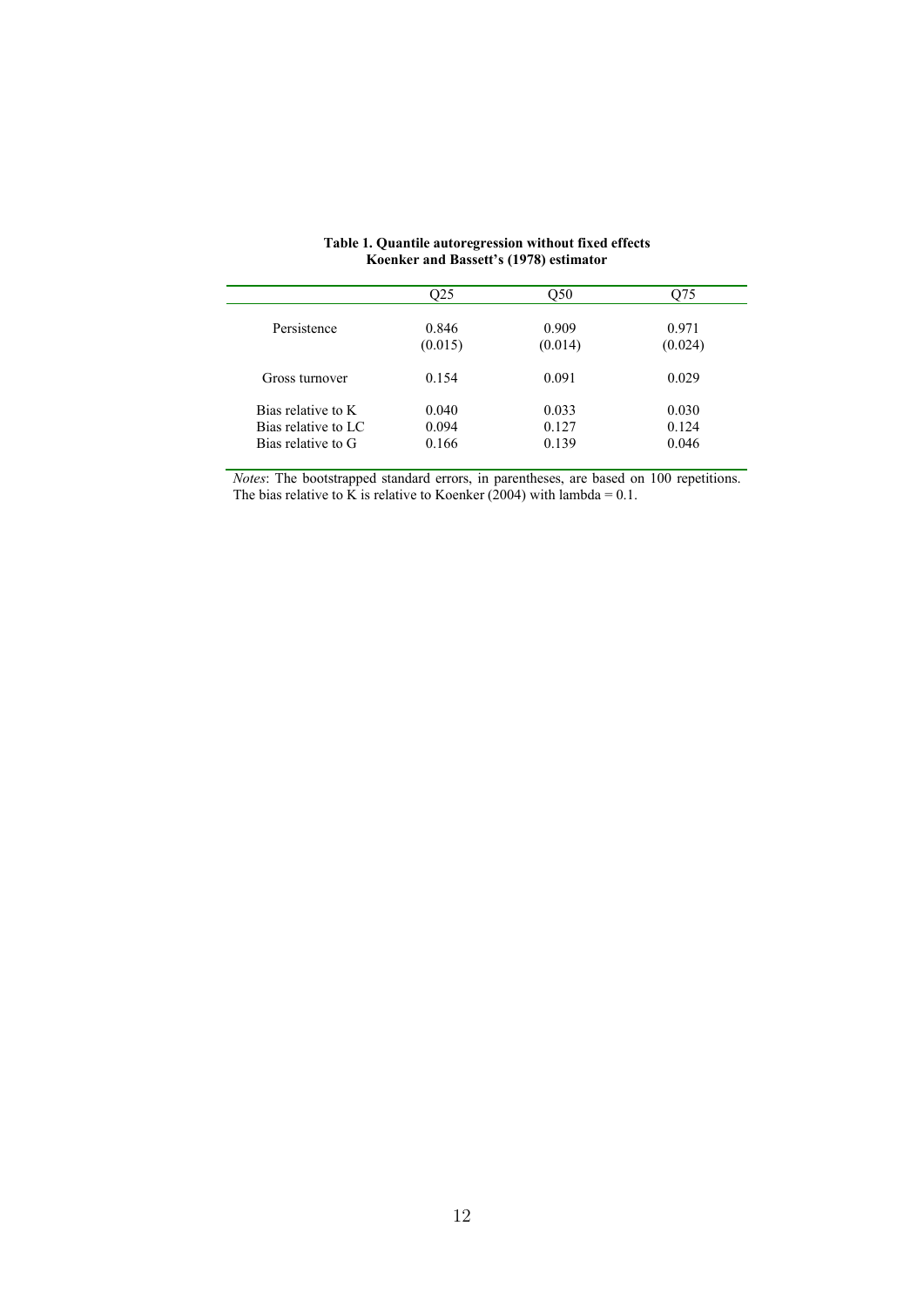|                  | Q25     | Q50     | Q75     |
|------------------|---------|---------|---------|
| Persistence      | 0.806   | 0.876   | 0.941   |
| $(lambda = 0.1)$ | (0.009) | (0.008) | (0.014) |
| Persistence      | 0.807   | 0.880   | 0.949   |
| $(lambda = 0.5)$ | (0.010) | (0.009) | (0.016) |
| Persistence      | 0.816   | 0.883   | 0.954   |
| $(lambda = 1)$   | (0.010) | (0.009) | (0.016) |
| Persistence      | 0.833   | 0.896   | 0.964   |
| $(lambda = 3)$   | (0.009) | (0.008) | (0.016) |
| Persistence      | 0.846   | 0.907   | 0.971   |
| $(lambda = 7)$   | (0.005) | (0.008) | (0.015) |
| Persistence      | 0.846   | 0.909   | 0.971   |
| $(lambda = 13)$  | (0.007) | (0.009) | (0.015) |

| Table 2. Quantile autoregression with penalized fixed effects |  |  |  |  |
|---------------------------------------------------------------|--|--|--|--|
| Koenker's (2004) estimator                                    |  |  |  |  |

*Notes*: The bootstrapped standard errors, in parentheses, are based on 100 repetitions.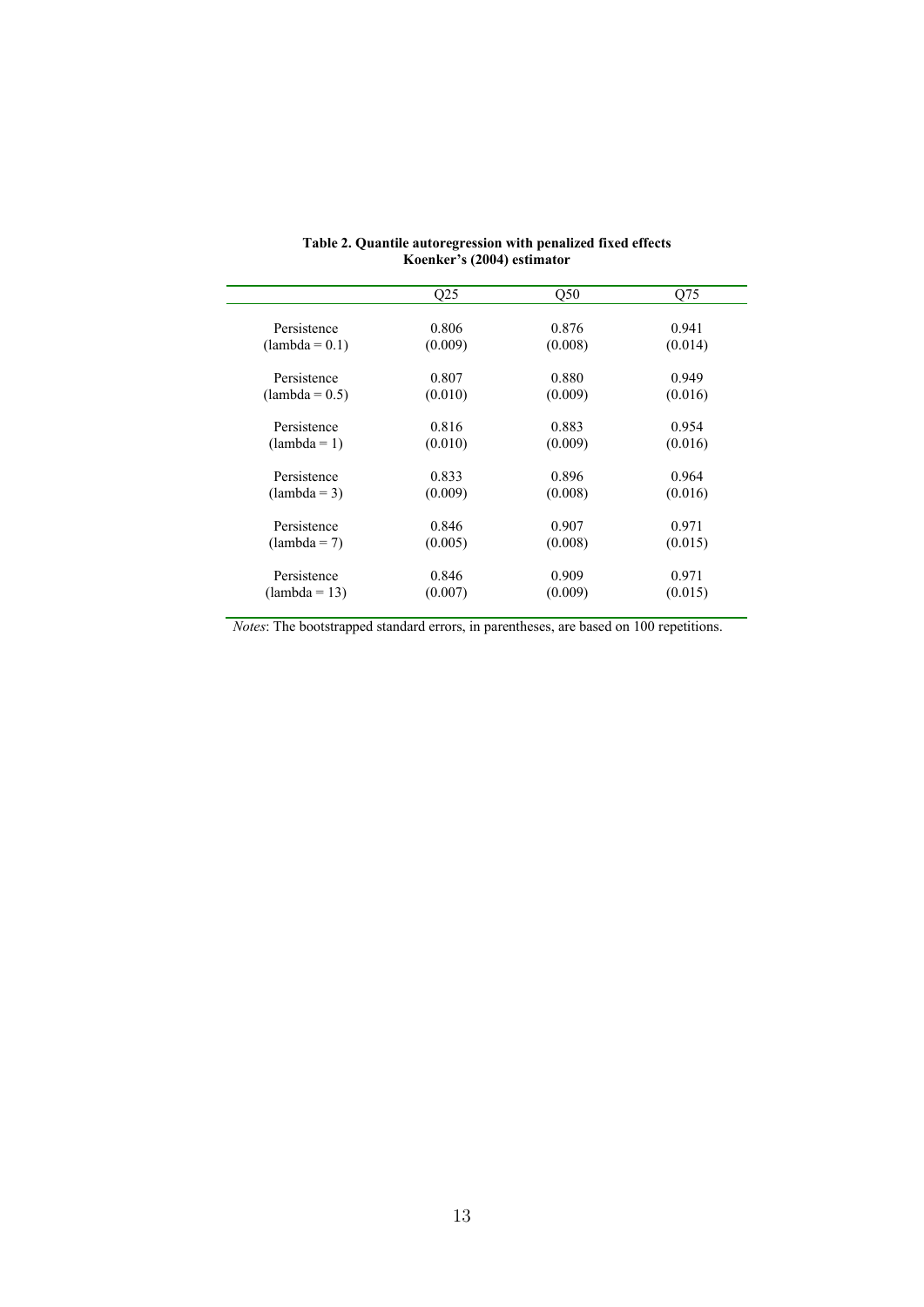|                | 025     | O50     |         |
|----------------|---------|---------|---------|
| Persistence    | 0.752   | 0.782   | 0.847   |
| $(lambda = 1)$ | (0.045) | (0.044) | (0.073) |

**Table 3. Quantile instrumental-variable autoregression with penalized fixed effects Lin and Chu's (2013) estimator** 

*Notes*: The bootstrapped standard errors, in parentheses, are based on 100 repetitions.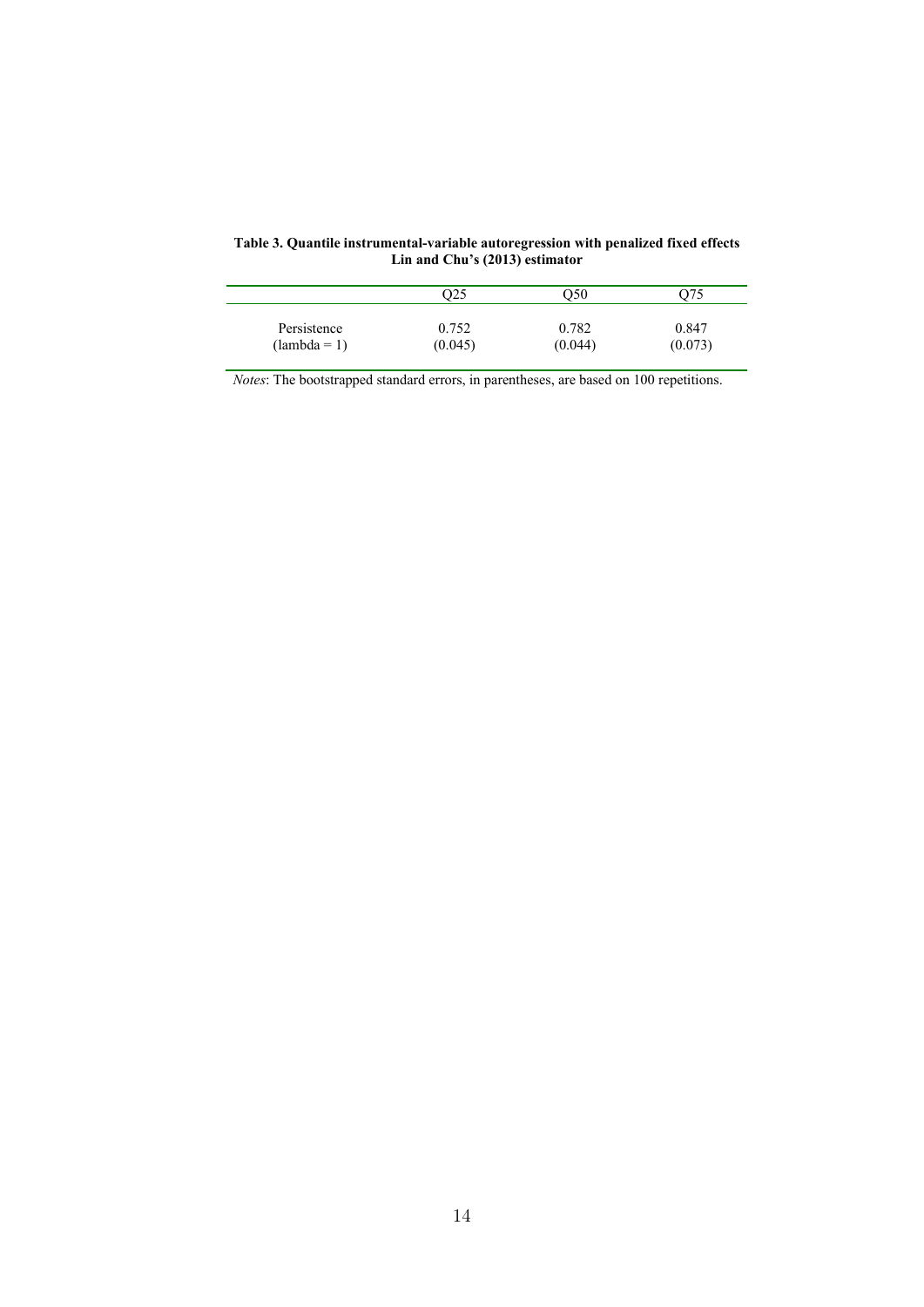|             | O25     | )50     | 975     |
|-------------|---------|---------|---------|
| Persistence | 0.680   | 0.770   | 0.925   |
|             | (0.027) | (0.010) | (0.023) |

**Table 4. Quantile instrumental-variable autoregression with non-penalized fixed effects Galvão's (2011) estimator** 

*Notes*: The bootstrapped standard errors, in parentheses, are based on 100 repetitions.